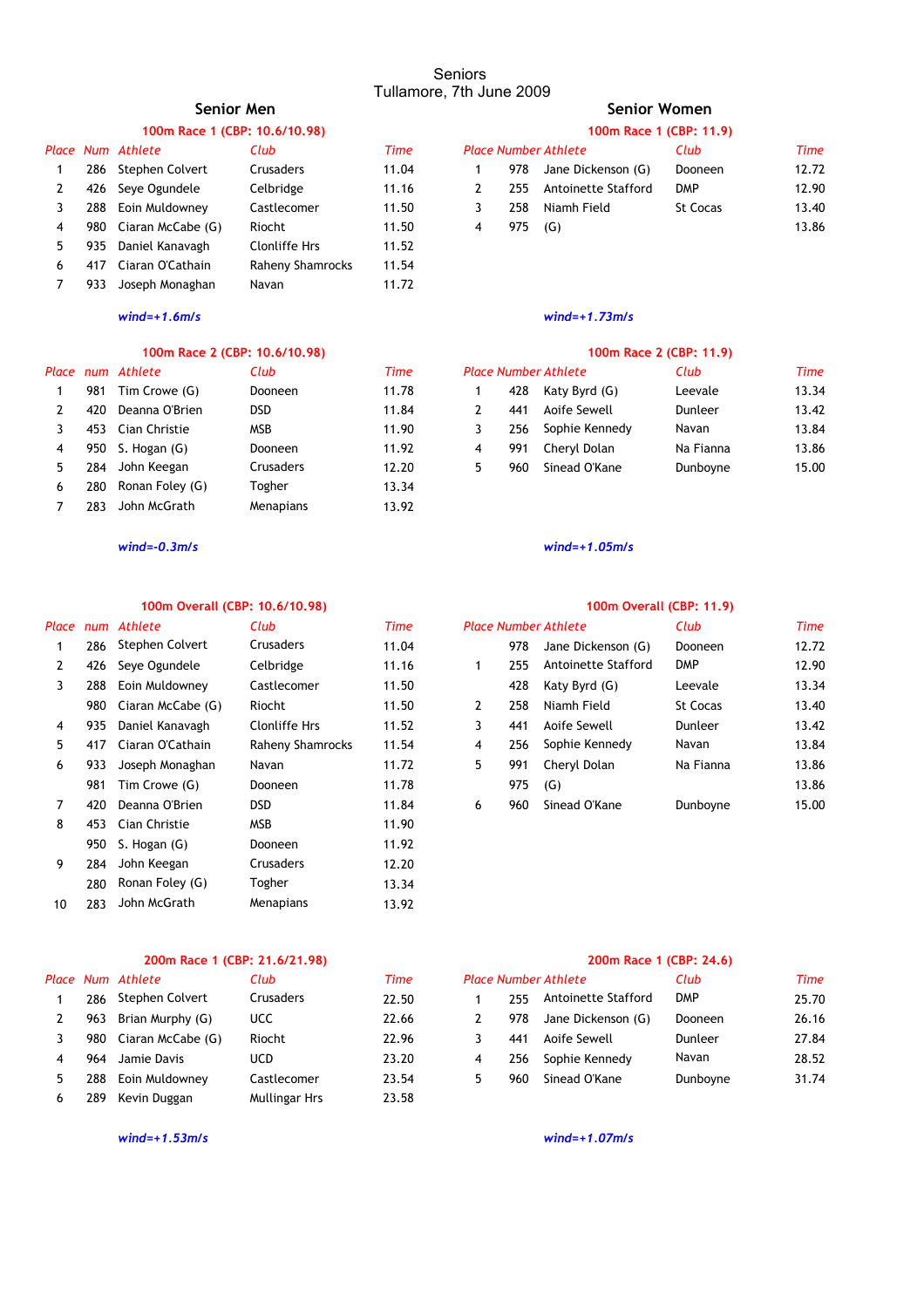# **200m Race 2 (CBP: 21.6/21.98) 200m Race 2 (CBP: 24.6)**

|    |     | Place Num Athlete      | Club           | Time  |   |     | <b>Place Number Athlete</b> | Club       |
|----|-----|------------------------|----------------|-------|---|-----|-----------------------------|------------|
|    |     | 958 Eoin Mulhall       | <b>Naas</b>    | 22.94 |   | 258 | Niamh Field                 | St Cocas   |
| 2  |     | 982 Zoltan Gyomber (G) | <b>Dooneen</b> | 23.14 |   | 428 | Katy Byrd (G)               | Leevale    |
|    | 939 | Alan Whelan            | North Laois    | 23.26 |   | 949 | Angela Hogan (G)            | Borrisokar |
| 4  |     | 976 Colm Lynch (G)     | Iveragh        | 23.42 | 4 | 991 | Cheryl Dolan                | Na Fianna  |
| 5. | 981 | Tim Crowe (G)          | <b>Dooneen</b> | 23.54 |   |     |                             |            |
| 6  |     | 945 Ray Lennon (G)     | Dooneen        | 24.14 |   |     |                             |            |
|    | 292 | Richard Okoye Agha     | North Laois    | 24.44 |   |     |                             |            |

## **200m Race 3 (CBP: 21.6/21.98)**

|   |     | Place Num Athlete   | Club      | Time  |
|---|-----|---------------------|-----------|-------|
|   |     | 285 Tope Odelade    | Crusaders | 23.76 |
|   | 287 | Eoin Melvin         | Crusaders | 23.90 |
| 3 |     | 971 Ross O'Loughlin | Menapians | 23.90 |
| 4 | 293 | Eoghan Ahern        | KCH       | 26.48 |
| 5 | 283 | John McGrath        | Menapians | 28.42 |

*wind=-0.54m/s*

## **200m Overall (CBP: 21.6/21.98) 200m Overall (CBP: 24.6)**

| Place |     | Num Athlete        | Club          | <b>Time</b> |   |     | <b>Place Number Athlete</b> | Club        | Time  |
|-------|-----|--------------------|---------------|-------------|---|-----|-----------------------------|-------------|-------|
| 1     | 286 | Stephen Colvert    | Crusaders     | 22.50       | 1 | 255 | Antoinette Stafford         | <b>DMP</b>  | 25.70 |
|       | 963 | Brian Murphy (G)   | <b>UCC</b>    | 22.66       |   | 978 | Jane Dickenson (G)          | Dooneen     | 26.16 |
| 2     | 958 | Eoin Mulhall       | Naas          | 22.94       | 2 | 258 | Niamh Field                 | St Cocas    | 26.98 |
|       | 980 | Ciaran McCabe (G)  | Riocht        | 22.96       |   | 428 | Katy Byrd (G)               | Leevale     | 27.60 |
|       | 982 | Zoltan Gyomber (G) | Dooneen       | 23.14       |   | 949 | Angela Hogan (G)            | Borrisokane | 27.80 |
| 3     | 964 | Jamie Davis        | <b>UCD</b>    | 23.20       | 3 | 441 | Aoife Sewell                | Dunleer     | 27.84 |
| 4     | 939 | Alan Whelan        | North Laois   | 23.26       | 4 | 991 | Cheryl Dolan                | Na Fianna   | 28.50 |
|       | 976 | Colm Lynch (G)     | Iveragh       | 23.42       | 5 | 256 | Sophie Kennedy              | Navan       | 28.52 |
| 5     | 288 | Eoin Muldowney     | Castlecomer   | 23.54       | 6 | 960 | Sinead O'Kane               | Dunboyne    | 31.74 |
|       | 981 | Tim Crowe (G)      | Dooneen       | 23.54       |   |     |                             |             |       |
| 6     | 289 | Kevin Duggan       | Mullingar Hrs | 23.58       |   |     |                             |             |       |
| 7     | 285 | Tope Odelade       | Crusaders     | 23.76       |   |     |                             |             |       |
| 8     | 287 | Eoin Melvin        | Crusaders     | 23.90       |   |     |                             |             |       |
| 9     | 971 | Ross O'Loughlin    | Menapians     | 23.90       |   |     |                             |             |       |
|       | 945 | Ray Lennon (G)     | Dooneen       | 24.14       |   |     |                             |             |       |
| 10    | 292 | Richard Okove Agha | North Laois   | 24.44       |   |     |                             |             |       |
| 11    | 293 | Eoghan Ahern       | KCH           | 26.48       |   |     |                             |             |       |
| 12    | 283 | John McGrath       | Menapians     | 28.42       |   |     |                             |             |       |
|       |     |                    |               |             |   |     |                             |             |       |

## **400m Race 1 (CBP: 47.62) 400m (CBP: 54.7)**

|   |     | Place Num Athlete | Club             | Time  | <b>Place Number Athlete</b> |     | Club               | Time          |       |
|---|-----|-------------------|------------------|-------|-----------------------------|-----|--------------------|---------------|-------|
|   | 295 | Kieran Kelly      | Raheny Shamrocks | 49.96 |                             | 477 | Louise McArdle (G) | Leevale       | 56.52 |
|   | 936 | Simon Taggert     | Donore Hrs       | 49.96 |                             | 257 | Sinead Kelly       | St Abbans     | 58.64 |
|   | 939 | Alan Whelan       | North Laois      | 50.50 |                             | 260 | Ciara McCallion    | Clonliffe Hrs | 60.08 |
|   | 277 | David MacAogain   | St Pauls         | 51.06 |                             | 327 | (G)                |               | 64.08 |
|   | 951 | Brian Glynn (G)   | Dooneen          | 51.26 |                             | 442 | Geraldine Finnegan | Dunleer       | 66.84 |
| 6 | 976 | Colm Lynch (G)    | Iveragh          | 51.28 | 4                           | 261 | Ann Dovle          | Gowran        | 69.02 |

| Place Num Athlete |                                                                             |       |     |                             |                                                   |       |
|-------------------|-----------------------------------------------------------------------------|-------|-----|-----------------------------|---------------------------------------------------|-------|
|                   | Club                                                                        | Time  |     | <b>Place Number Athlete</b> | Club                                              | Time  |
| 958               | Naas                                                                        | 22.94 | 258 | Niamh Field                 | St Cocas                                          | 26.98 |
|                   | Dooneen                                                                     | 23.14 | 428 |                             | Leevale                                           | 27.60 |
| 939               | North Laois                                                                 | 23.26 | 949 |                             | Borrisokane                                       | 27.80 |
|                   | Iveragh                                                                     | 23.42 | 991 |                             | Na Fianna                                         | 28.50 |
|                   | Eoin Mulhall<br>982 Zoltan Gyomber (G)<br>Alan Whelan<br>976 Colm Lynch (G) |       |     |                             | Katy Byrd (G)<br>Angela Hogan (G)<br>Chervl Dolan |       |

*wind=+0.3m/s wind=+1.27m/s*

|      | Num Athlete            | Club        | <b>Time</b> |   |     | <b>Place Number Athlete</b> | Club        | Time  |
|------|------------------------|-------------|-------------|---|-----|-----------------------------|-------------|-------|
|      | 286 Stephen Colvert    | Crusaders   | 22.50       |   | 255 | Antoinette Stafford         | <b>DMP</b>  | 25.70 |
|      | 963 Brian Murphy (G)   | <b>UCC</b>  | 22.66       |   | 978 | Jane Dickenson (G)          | Dooneen     | 26.16 |
|      | 958    Eoin Mulhall    | <b>Naas</b> | 22.94       | 2 | 258 | Niamh Field                 | St Cocas    | 26.98 |
|      | 980 Ciaran McCabe (G)  | Riocht      | 22.96       |   | 428 | Katy Byrd (G)               | Leevale     | 27.60 |
|      | 982 Zoltan Gyomber (G) | Dooneen     | 23.14       |   | 949 | Angela Hogan (G)            | Borrisokane | 27.80 |
| 964  | Jamie Davis            | <b>UCD</b>  | 23.20       | 3 | 441 | Aoife Sewell                | Dunleer     | 27.84 |
| 939. | Alan Whelan            | North Laois | 23.26       | 4 | 991 | Cheryl Dolan                | Na Fianna   | 28.50 |
|      | 976 Colm Lynch (G)     | Iveragh     | 23.42       | 5 | 256 | Sophie Kennedy              | Navan       | 28.52 |
|      | 288 Eoin Muldowney     | Castlecomer | 23.54       | 6 | 960 | Sinead O'Kane               | Dunboyne    | 31.74 |

| Club             | Time  |                |     | <b>Place Number Athlete</b> | Club                 | Time  |
|------------------|-------|----------------|-----|-----------------------------|----------------------|-------|
| Raheny Shamrocks | 49.96 |                | 477 | Louise McArdle (G)          | Leevale              | 56.52 |
| Donore Hrs       | 49.96 |                | 257 | Sinead Kelly                | St Abbans            | 58.64 |
| North Laois      | 50.50 |                | 260 | Ciara McCallion             | <b>Clonliffe Hrs</b> | 60.08 |
| <b>St Pauls</b>  | 51.06 |                | 327 | (G)                         |                      | 64.08 |
| Dooneen          | 51.26 |                | 442 | Geraldine Finnegan          | Dunleer              | 66.84 |
| Iveragh          | 51.28 | $\overline{a}$ | 261 | Ann Doyle                   | Gowran               | 69.02 |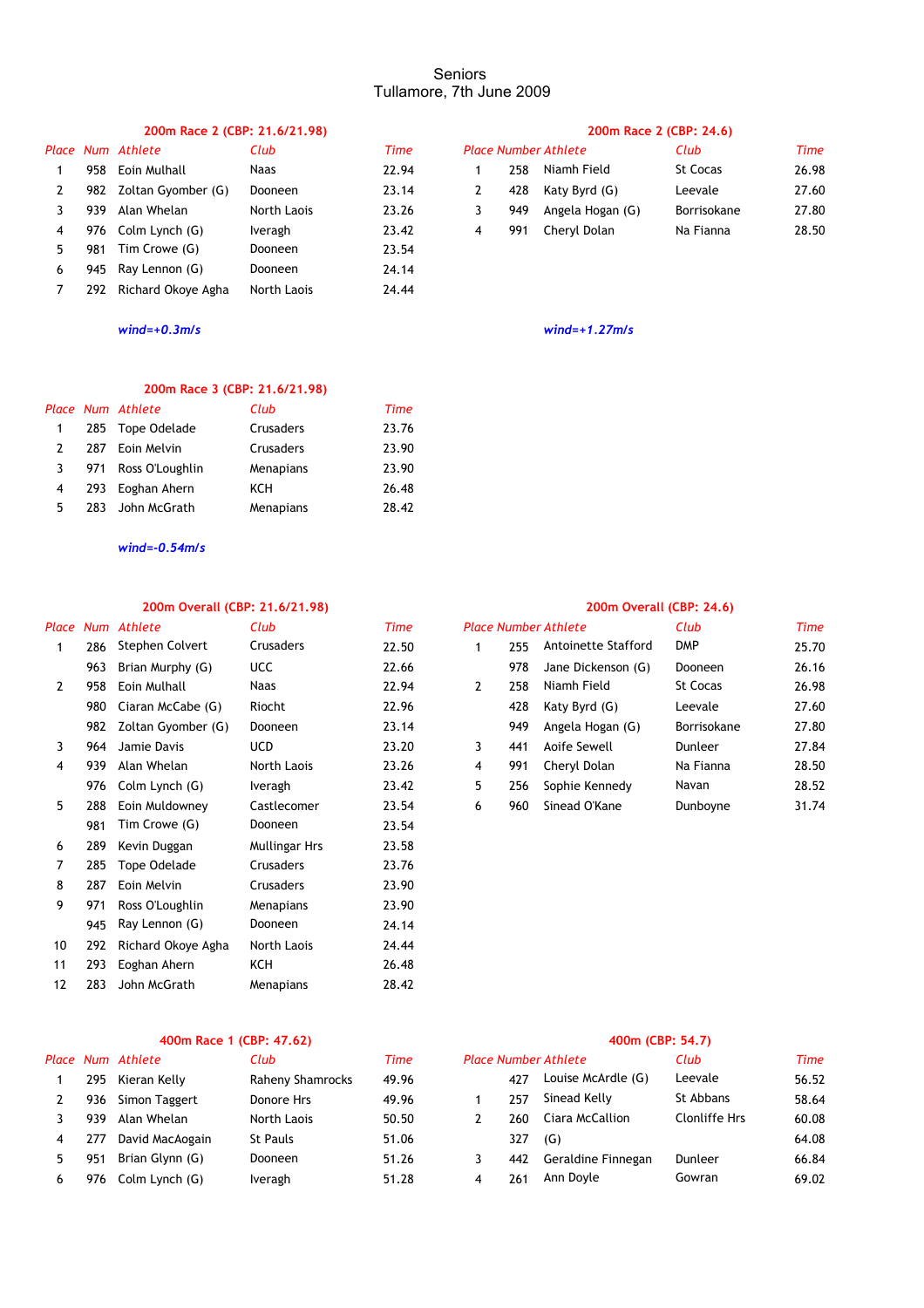# **400m Race 2 (CBP: 47.62)**

|   |     | Place Num Athlete      | Club        | Time  |
|---|-----|------------------------|-------------|-------|
| 1 | 294 | Liam O'Brien           | Togher      | 52.00 |
| 2 | 971 | Ross O'Loughlin        | Menapians   | 52.08 |
| 3 |     | 292 Richard Okove Agha | North Laois | 52.38 |
| 4 |     | 937 Sean Bolger        | Tallaght    | 52.72 |
| 5 | 945 | Ray Lennon (G)         | Dooneen     | 53.16 |
| 6 | 278 | Damien Walsh           | Menapians   | 55.40 |

## **400m Overall (CBP: 47.62)**

|   |     | Place Num Athlete  | Club             | <b>Time</b> |
|---|-----|--------------------|------------------|-------------|
| 1 | 295 | Kieran Kelly       | Raheny Shamrocks | 49.96       |
| 2 | 936 | Simon Taggert      | Donore Hrs       | 49.96       |
| 3 | 939 | Alan Whelan        | North Laois      | 50.50       |
| 4 | 277 | David MacAogain    | St Pauls         | 51.06       |
|   | 951 | Brian Glynn (G)    | Dooneen          | 51.26       |
|   | 976 | Colm Lynch (G)     | Iveragh          | 51.28       |
| 5 | 294 | Liam O'Brien       | Togher           | 52.00       |
| 6 | 971 | Ross O'Loughlin    | Menapians        | 52.08       |
| 7 | 292 | Richard Okove Agha | North Laois      | 52.38       |
| 8 | 937 | Sean Bolger        | Tallaght         | 52.72       |
|   | 945 | Ray Lennon (G)     | Dooneen          | 53.16       |
| 9 | 278 | Damien Walsh       | Menapians        | 55.40       |

# **800m A (CBP: 1.54.4) 800m (CBP: 2.07.2)**

|    |     | Place Num Athlete         | Club           | Time    |   |     | <b>Place Number Athlete</b> | Club        | Time    |
|----|-----|---------------------------|----------------|---------|---|-----|-----------------------------|-------------|---------|
|    | 448 | Darragh Greene            | Dunleer        | 1.56.74 |   | 429 | Laura Crowe (G)             | Riocht      | 2.09.78 |
| 2  | 298 | <b>Andrew Connick</b>     | Slaney Olympic | 1.57.68 | 1 | 966 | Laura Scriven               | <b>SLOT</b> | 2.19.52 |
| 3  | 300 | Michael Mulhare           | North Laois    | 1.58.82 |   | 432 | Dawn Kelly (G)              | Belgooly    | 2.22.50 |
| 4  | 955 | <b>Thomas Fitzpatrick</b> | Tallaght       | 2.00.28 | 2 | 261 | Ann Doyle                   | Gowran      | 2.33.42 |
| 5  | 959 | Paul Breslin              | Crusaders      | 2.00.86 |   |     |                             |             |         |
|    | 297 | James McCarthy (G)        | East Cork      | 2.01.38 |   |     |                             |             |         |
| 6  | 479 | Morgan McDonagh           | Dunboyne       | 2.01.66 |   |     |                             |             |         |
| 7  | 304 | Stephen Harkness          | Clonliffe Hrs  | 2.01.78 |   |     |                             |             |         |
| 8  | 961 |                           |                | 2.02.24 |   |     |                             |             |         |
| 9  | 967 | Ciaran Lynch              | Liffey Valley  | 2.05.48 |   |     |                             |             |         |
| 10 | 296 | Neil Sheil                | St Killians    | 2.06.06 |   |     |                             |             |         |
| 11 | 983 | Joe Breen                 | <b>SBR</b>     | 2.08.34 |   |     |                             |             |         |
| 12 | 301 | Tony Collins              | Sli Cualann    |         |   |     |                             |             |         |
| 13 | 299 | <b>Chris Ennis</b>        | North Laois    |         |   |     |                             |             |         |
|    |     |                           |                |         |   |     |                             |             |         |

## **800m B (CBP: 1.54.4)**

|              | Place Num Athlete | Club                 | Time    |
|--------------|-------------------|----------------------|---------|
| $\mathbf{1}$ | 461 lan Ingram    | Rathfarnham WSAF     | 2.07.84 |
|              | 954 Sean Dowling  | <b>Liffey Valley</b> | 2.02.28 |
|              | 968 Mark Scanlon  | Rathfarnham WSAF     | 2.15.22 |

| Club           | Time    |     | <b>Place Number Athlete</b> | Club        | Time    |
|----------------|---------|-----|-----------------------------|-------------|---------|
| Dunleer        | 1.56.74 | 429 | Laura Crowe (G)             | Riocht      | 2.09.78 |
| Slaney Olympic | 1.57.68 | 966 | Laura Scriven               | <b>SLOT</b> | 2.19.52 |
| North Laois    | 1.58.82 | 432 | Dawn Kelly (G)              | Belgooly    | 2.22.50 |
| Tallaght       | 2.00.28 | 261 | Ann Doyle                   | Gowran      | 2.33.42 |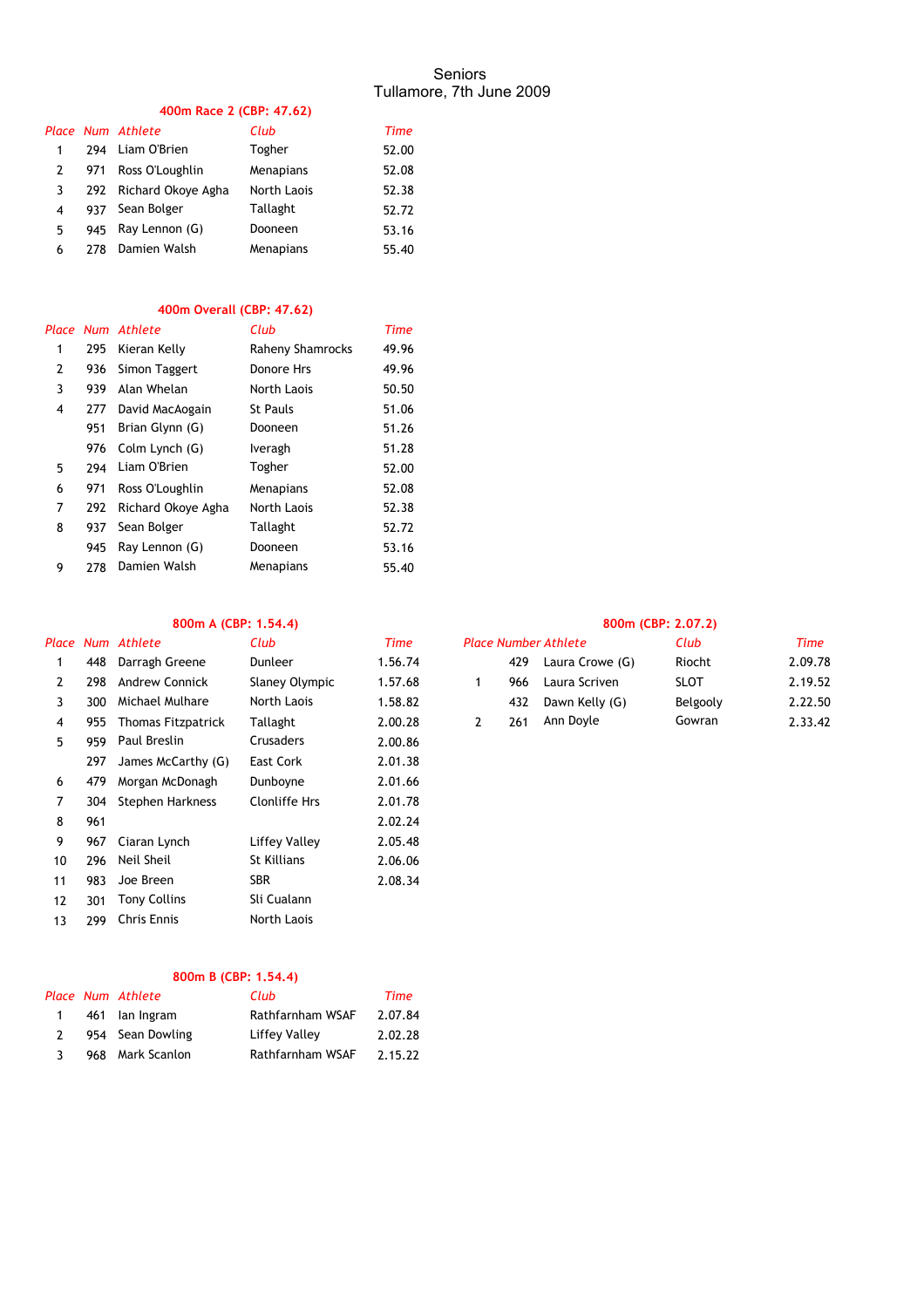# **1500m (CBP: 3.51.2) 1500m (CBP: 4.20.3)**

| часе              | Num | Athlete                   | Club             | I ime   |   |     | Place Number Athlete | Club          | l ime   |
|-------------------|-----|---------------------------|------------------|---------|---|-----|----------------------|---------------|---------|
|                   | 955 | <b>Thomas Fitzpatrick</b> | Tallaght         | 4.05.04 |   | 929 | Lorraine Manning     | Raheny Shamro | 4.48.68 |
| 2                 | 457 | Simon Ryan                | Raheny Shamrocks | 4.06.58 | 2 | 263 | Claire Phelan        | St Abbans     | 4.53.48 |
| 3                 | 298 | <b>Andrew Connick</b>     | Slaney Olympic   | 4.07.92 |   | 265 | Niamh Roe (G)        | Eagle         | 4.54.62 |
| 4                 | 448 | Darragh Greene            | <b>Dunleer</b>   | 4.10.16 | 3 | 994 | Sharon Monaghan      | Fr Murphys    | 5.18.58 |
| 5                 | 956 | Eoin Dunne                | Tallaght         | 4.12.18 | 4 | 261 | Ann Doyle            | Gowran        | 5.33.58 |
| 6                 | 307 | Mick Dore                 | ксн              | 4.16.08 |   |     |                      |               |         |
| 7                 | 308 | <b>Thomas Hayes</b>       | ксн              | 4.18.64 |   |     |                      |               |         |
| 8                 | 311 | Niall Sheehan             | Gowran           | 4.22.18 |   |     |                      |               |         |
| 9                 | 461 | lan Ingram                | Rathfarnham WSAF | 4.22.92 |   |     |                      |               |         |
| 10                | 934 | <b>Derek Furness</b>      | Rathfarnham WSAF | 4.26.74 |   |     |                      |               |         |
| 11                | 925 | Karl O'Sullivan           | Raheny Shamrocks | 4.29.02 |   |     |                      |               |         |
| $12 \overline{ }$ | 488 | Jonathan Hughes           | Rathfarnham WSAF | 4.30.26 |   |     |                      |               |         |
| 13                | 954 | Sean Dowling              | Liffey Valley    | 4.32.72 |   |     |                      |               |         |
| 14                | 931 | Javier Silyan             | Liffey Valley    | 4.33.64 |   |     |                      |               |         |
| 15                | 310 | Kevin Fenlon              | Gowran           | 4.48.20 |   |     |                      |               |         |
|                   |     |                           |                  |         |   |     |                      |               |         |

|     | Place Num Athlete         | Club             | Time    | <b>Place Number Athlete</b> |                  | Club          | <b>Time</b> |
|-----|---------------------------|------------------|---------|-----------------------------|------------------|---------------|-------------|
| 955 | <b>Thomas Fitzpatrick</b> | Tallaght         | 4.05.04 | 929                         | Lorraine Manning | Raheny Shamro | 4.48.68     |
| 457 | Simon Ryan                | Raheny Shamrocks | 4.06.58 | 263                         | Claire Phelan    | St Abbans     | 4.53.48     |
| 298 | <b>Andrew Connick</b>     | Slaney Olympic   | 4.07.92 | 265                         | Niamh Roe (G)    | Eagle         | 4.54.62     |
| 448 | Darragh Greene            | Dunleer          | 4.10.16 | 994                         | Sharon Monaghan  | Fr Murphys    | 5.18.58     |
| 956 | Eoin Dunne                | Tallaght         | 4.12.18 | 261                         | Ann Dovle        | Gowran        | 5.33.58     |

## **5000m A (CBP: 14.07.9) 5000m (CBP: 18.20.23)**

|     | Place Num Athlete    | Club             | Time     |     | <b>Place Number Athlete</b> | Club             | Time     |
|-----|----------------------|------------------|----------|-----|-----------------------------|------------------|----------|
| 317 | Thomas Evans         | Gowran           | 15.07.54 |     | 263 Claire Phelan           | <b>St Abbans</b> | 18.00.80 |
|     | 473 Paul Flemming    | Rathfarnham WSAF | 15.11.12 | 953 | Bryony Treston              | <b>DSD</b>       | 18.13.5  |
|     | 313 Sean McGrath (G) | East Cork        | 15.11.30 | 262 | Bridget Buckley             | Celbridge        | 20.58.   |
| 443 | Martin Quinn         | Dunleer          | 15.18.92 |     |                             |                  |          |
| 976 | Brian Leahy          | Raheny Shamrocks | 15.29.84 |     |                             |                  |          |
|     |                      |                  |          |     |                             |                  |          |

|  | Place Num Athlete    | Club             | Time  |     | <b>Place Number Athlete</b> | Club        | Time  |
|--|----------------------|------------------|-------|-----|-----------------------------|-------------|-------|
|  | 275 Austin Lee       | St Josephs       | 19.32 | 251 | Sinead Molonev              | St Killians | 16.59 |
|  | 446 Patrick McMahon  | Dunleer          | 21.13 |     | 442 Geraldine Finnegan      | Dunleer     | 17.12 |
|  | 417 Ciaran O'Cathain | Raheny Shamrocks | DO.   | 250 | Sarah Finnegan (G)          | Craughwell  | 17.42 |

|     | Place Num Athlete | Club            | Time  | <b>Place Number Athlete</b> |     | Club                | Time       |       |
|-----|-------------------|-----------------|-------|-----------------------------|-----|---------------------|------------|-------|
| 969 | Andrew Kidd       | <b>DSD</b>      | 57.12 |                             | 442 | Geraldine Finnegan  | Dunleer    | 70.50 |
| 277 | David MacAogain   | <b>St Pauls</b> | 57.16 |                             | 252 | Alison Miller       | St Abbans  | 70.86 |
| 278 | Damien Walsh      | Menapians       | 60.16 |                             | 253 | Rachel Finnegan (G) | Craughwell | 70.86 |
| 446 | Patrick McMahon   | Dunleer         | 62.70 |                             |     |                     |            |       |
| 986 | Paul Kilmartin    | Tullamore Hrs   | 69.56 |                             |     |                     |            |       |

|  | 1 425 John Egan  | <b>Bree</b> | 22.24.1 |
|--|------------------|-------------|---------|
|  | 2 424 David Kidd | <b>SLOT</b> | 22.51.0 |

|       |         | 4*100m Relay (CBP: 43.5) |      |       |         | 4*100m Relay (CBP: 51.5)   |      |
|-------|---------|--------------------------|------|-------|---------|----------------------------|------|
| Place | Athlete | Club                     | Mark | Place | Athlete | Club                       | Mark |
|       |         | 4*400m (CBP: 3.32.1)     |      |       |         | 4*400m Relay (CBP: 4.13.2) |      |

*Place Athlete Club Time Place Athlete Club Time*

|  | ace Num Athlete      | Club             | Time     | <b>Place Number Athlete</b> |     |                     | Club             | Time           |
|--|----------------------|------------------|----------|-----------------------------|-----|---------------------|------------------|----------------|
|  | 317 Thomas Evans     | Gowran           | 15.07.54 |                             |     | 263 Claire Phelan   | <b>St Abbans</b> | 18,00,80 (CBP) |
|  | 473 Paul Flemming    | Rathfarnham WSAF | 15.11.12 |                             | 953 | Brvonv Treston      | DSD.             | 18.13.58       |
|  | 313 Sean McGrath (G) | East Cork        | 15.11.30 |                             |     | 262 Bridget Buckley | Celbridge        | 20.58.26       |

# **110m Hurdles (CBP: 14.4) 100m Hurdles (CBP: 15.16)**

|  |                      | ace Num Athlete     | Club       | Time  |                    | <b>Place Number Athlete</b> | Club              | Time  |
|--|----------------------|---------------------|------------|-------|--------------------|-----------------------------|-------------------|-------|
|  | 275                  | Austin Lee          | St Josephs | 19.32 | 251                | Sinead Moloney              | St Killians       | 16.59 |
|  |                      | 446 Patrick McMahon | Dunleer    | 21.13 | 442                | Geraldine Finnegan          | Dunleer           | 17.12 |
|  | 417 Ciaran O'Cathain | Raheny Shamrocks    | DQ         | 250   | Sarah Finnegan (G) | Craughwell                  | 17.42             |       |
|  |                      |                     |            |       | 418                | Grainne Moggan              | <b>Brs Pearce</b> | 17.89 |
|  |                      |                     |            | 985   | Kelly O'Reilly     | Dunleer                     | 20.59             |       |
|  |                      |                     |            |       |                    |                             |                   |       |

## **400m Hurdles (CBP: 53.1) 400m Hurdles (CBP: 60.1)**

| Club      | Time  |     | <b>Place Number Athlete</b> | Club       | Time  |
|-----------|-------|-----|-----------------------------|------------|-------|
| DSD       | 57.12 |     | 442 Geraldine Finnegan      | Dunleer    | 70.50 |
| St Pauls  | 57.16 | 252 | Alison Miller               | St Abbans  | 70.86 |
| Menapians | 60.16 | 253 | Rachel Finnegan (G)         | Craughwell | 70.86 |

## **5000m Walk (CBP: 20.04.3) 3000m Walk (CBP: 14.38.94/15.07.40)**

|  | Place Num Athlete | Club | Time    |  | Place Num Athlete | Club                   | Time |
|--|-------------------|------|---------|--|-------------------|------------------------|------|
|  | 425 John Egan     | Bree | 22.24.1 |  | 416 Emma Farrell  | Slaney Olympic 17.34.4 |      |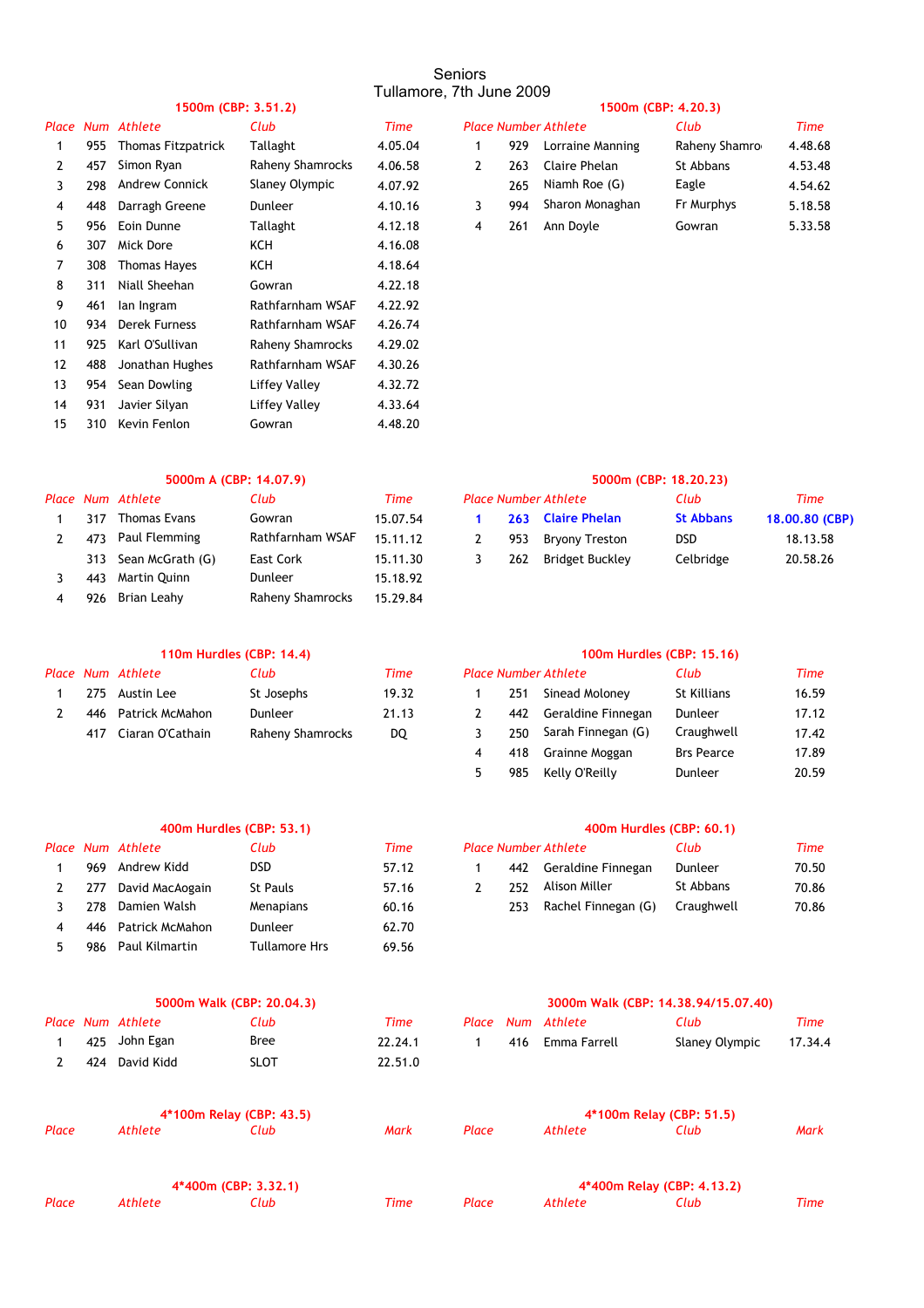|   |      |                    | Long Jump (CBP: 7.13/7.08) |                 | Long Jump (CBP: 6.03/5.88) |     |                             |                 |          |  |
|---|------|--------------------|----------------------------|-----------------|----------------------------|-----|-----------------------------|-----------------|----------|--|
|   |      | Place Num Athlete  | Club                       | <b>Distance</b> |                            |     | <b>Place Number Athlete</b> | Club            | Distance |  |
|   | 989  | Brendan Marshell   | Mullingar Hrs              | 6.74            |                            | 255 | Antoinette Stafford         | <b>DMP</b>      | 5.76     |  |
|   | 988  | David Quillgan (G) | Leevale                    | 6.67            |                            | 991 | Chervl Dolan                | Na Fianna       | 4.97     |  |
|   | 996. | Eoin Hannon        | Tullamore Hrs              | 6.65            |                            | 500 | Doireann Meade              | Star of the Sea | 4.96     |  |
|   | 453  | Cian Christie      | MSB                        | 6.09            | 4                          | 442 | Geraldine Finnegan          | Dunleer         | 4.80     |  |
| 4 | 972  | lan McDonald       | St Peters                  | 5.43            | 5                          | 254 | Zanetta Pauliukaite         | <b>Trim</b>     | 4.75     |  |
|   |      |                    |                            |                 |                            |     |                             |                 |          |  |

## **High Jump (CBP: 2.05) High Jump (CBP: 1.75)**

|  | Place Num Athlete  | Club          | Height |  | <b>Place Number Athlete</b> | Club        | Height |
|--|--------------------|---------------|--------|--|-----------------------------|-------------|--------|
|  | 318 Adrian O'Dwyer | KCH           | 2.00   |  | 990 Leona Byrne             | <b>SLOT</b> | 1.73   |
|  | 435   Jan Vasil    | Tullamore Hrs | 1.75   |  | 977 Mary Kate Lanigan       | ксн         | 1.70   |

|              |     | lace Number Athlete | Club               | Height |
|--------------|-----|---------------------|--------------------|--------|
| $\mathbf{1}$ | 990 | Leona Byrne         | <b>SLOT</b>        | 1.73   |
| 2            | 977 | Mary Kate Lanigan   | KCH                | 1.70   |
| 3            | 418 | Grainne Moggan      | <b>Brs Pearce</b>  | 1.60   |
| 4            | 251 | Sinead Moloney      | <b>St Killians</b> | 1.45   |
| .5           | 442 | Geraldine Finnegan  | Dunleer            | 1.35   |

|     | Triple Jump (CBP: 14.72) |                  |                 | Triple Jump (CBP: 12.57/11.76) |     |                             |                     |                 |  |
|-----|--------------------------|------------------|-----------------|--------------------------------|-----|-----------------------------|---------------------|-----------------|--|
|     | Place Num Athlete        | Club             | <b>Distance</b> |                                |     | <b>Place Number Athlete</b> | Club                | <b>Distance</b> |  |
|     | 319 Eoin Kelly           | <b>St Abbans</b> | 4.95 (CBP)      |                                | 451 | Mary McLoone (G)            | <b>Tir Chonaill</b> | 12.42           |  |
| 475 | Patrick Shannon          | Menapians        | 13.09           |                                | 250 | Sarah Finnegan (G)          | Craughwell          | 10.14           |  |
| 446 | Patrick McMahon          | <b>Dunleer</b>   | 11.60           |                                | 442 | Geraldine Finnegan          | Dunleer             | 9.86            |  |
| 446 | Austin Lee               | St Josephs       | 10.36           |                                |     |                             |                     |                 |  |

|     | Place Num Athlete    | Club             | <i>Distance</i> | <b>Place Number Athlete</b> |                          | Club                       | Distance   |
|-----|----------------------|------------------|-----------------|-----------------------------|--------------------------|----------------------------|------------|
|     | 494 Ruairi O'Brien   | <b>Crusaders</b> | 4.40 (CBP)      |                             | 489 Claire Wilkinson (G) | <b>Ballymena &amp; A</b> I | 3.85 (CBP) |
| 486 | <b>Stuart Greene</b> | Rahany Shamrocks | 4.00            | 492                         | Nikita Savage (G)        | Youghal                    | 3.20       |
| 430 | lan Rogers           | Clonliffe Hrs    | 3.00            | 491                         | Sarah Ryan (G)           | Youghal                    | 2.60       |
| 444 | Richard Whyte        | Brs. Pearce      | 3.80            | 490                         | Emer Kelly (G)           | Youghal                    | 2.00       |
| 455 | Keith Doherty        | Dunboyne         | 3.80            | 442                         | Geraldine Finnegan       | Dunleer                    | 2.00       |

# **Hammer (CBP: 69.04) Hammer (CBP: 70.13)**

|   |     | Place Num Athlete | Club                  | <b>Distance</b> |   |     | <b>Place Number Athlete</b> | Club             | Distance |
|---|-----|-------------------|-----------------------|-----------------|---|-----|-----------------------------|------------------|----------|
|   | 434 | Padraig White     | <b>UCD</b>            | 57.10           |   | 272 | Eileen O Keeffe             | KCH              | 64.60    |
|   | 431 | Martin Hunt       | Clonliffe Hrs         | 53.72           |   | 454 | Rebecca Bahni               | Sli Cualann      | 48.58    |
| 3 | 439 | Mark Hanily       | Fr Murphys            | 53.67           | 3 | 273 | Phillipa Conway             | <b>Crusaders</b> | 30.94    |
|   | 328 | James Nagle (G)   | Farranfore Maine Vall | 50.18           | 4 | 477 | Michelle Pilkington         | Dunboyne         | 26.97    |
| 4 | 437 | Tomas Corrigan    | Fr Murphys            | 42.24           |   |     |                             |                  |          |
| 5 | 438 | Francis Hanily    | Fr Murphys            | 41.89           |   |     |                             |                  |          |
| 6 | 498 | James Hutcheson   | Star of the Sea       | 41.04           |   |     |                             |                  |          |
|   | 323 | Aidan Kelly       | St Abbans             | 40.43           |   |     |                             |                  |          |
| 8 | 324 | Robert Bradley    | Adamstown             | NT              |   |     |                             |                  |          |

## **Discus (CBP: 53.38/48.68) Discus (CBP: 48.20)**

|   |     | Place Num Athlete | Club              | <b>Distance</b> |     | <b>Place Number Athlete</b> | Club      | Distance |
|---|-----|-------------------|-------------------|-----------------|-----|-----------------------------|-----------|----------|
|   | 459 | Justin Collins    | North Westmeath   | 41.57           | 272 | Eileen O Keeffe             | KCH       | 44.29    |
|   | 321 | Alan O'Connor (G) | <b>Tralee Hrs</b> | 35.24           | 273 | Phillipa Conway             | Crusaders | 35.50    |
|   | 324 | Robert Bradlev    | Adamstown         | 34.44           | 271 | Mary Murphy                 | Gowran    | 24.40    |
|   | 999 | Larry Murtagh     | Fr Murphys        | 33.50           | 477 | Michelle Pilkington         | Dunboyne  | 22.20    |
| 4 | 323 | Aidan Kelly       | St Abbans         | 32.19           |     |                             |           |          |
|   | 275 | Austin Lee        | St Josephs        | 29.70           |     |                             |           |          |
|   |     |                   |                   |                 |     |                             |           |          |

# **Pole Vault (CBP: 4.10) Pole Vault (CBP: NR)**

| Club               | <b>Distance</b> |     | <b>Place Number Athlete</b> | Club                      | <i>Distance</i> |
|--------------------|-----------------|-----|-----------------------------|---------------------------|-----------------|
| <b>Crusaders</b>   | 4.40 (CBP)      |     | 489 Claire Wilkinson (G)    | <b>Ballymena &amp; Ar</b> | $3.85$ (CBP)    |
| Rahany Shamrocks   | 4.00            | 492 | Nikita Savage (G)           | Youghal                   | 3.20            |
| Clonliffe Hrs      | 3.00            | 491 | Sarah Ryan (G)              | Youghal                   | 2.60            |
| <b>Brs. Pearce</b> | 3.80            | 490 | Emer Kelly (G)              | Youghal                   | 2.00            |
| Dunbovne           | 3.80            | 442 | Geraldine Finnegan          | Dunleer                   | 2.00            |

| Num Athlete         | Club                  | <i>Distance</i> |     | <b>Place Number Athlete</b> | Club             | <b>Distance</b> |
|---------------------|-----------------------|-----------------|-----|-----------------------------|------------------|-----------------|
| 434 Padraig White   | <b>UCD</b>            | 57.10           | 272 | Eileen O Keeffe             | KCH              | 64.60           |
| 431 Martin Hunt     | Clonliffe Hrs         | 53.72           | 454 | Rebecca Bahni               | Sli Cualann      | 48.58           |
| 439    Mark Hanily  | Fr Murphys            | 53.67           | 273 | Phillipa Conway             | <b>Crusaders</b> | 30.94           |
| 328 James Nagle (G) | Farranfore Maine Vall | 50.18           | 477 | Michelle Pilkington         | Dunboyne         | 26.97           |

|     | Num Athlete           | Club            | <i>Distance</i> |     | <b>Place Number Athlete</b> | Club             | <b>Distance</b> |
|-----|-----------------------|-----------------|-----------------|-----|-----------------------------|------------------|-----------------|
| 459 | Justin Collins        | North Westmeath | 41.57           | 272 | Eileen O Keeffe             | KCH              | 44.29           |
|     | 321 Alan O'Connor (G) | Tralee Hrs      | 35.24           | 273 | Phillipa Conway             | <b>Crusaders</b> | 35.50           |
|     | 324 Robert Bradley    | Adamstown       | 34.44           | 271 | Mary Murphy                 | Gowran           | 24.40           |
|     | 999 Larry Murtagh     | Fr Murphys      | 33.50           | 477 | Michelle Pilkington         | Dunboyne         | 22.20           |